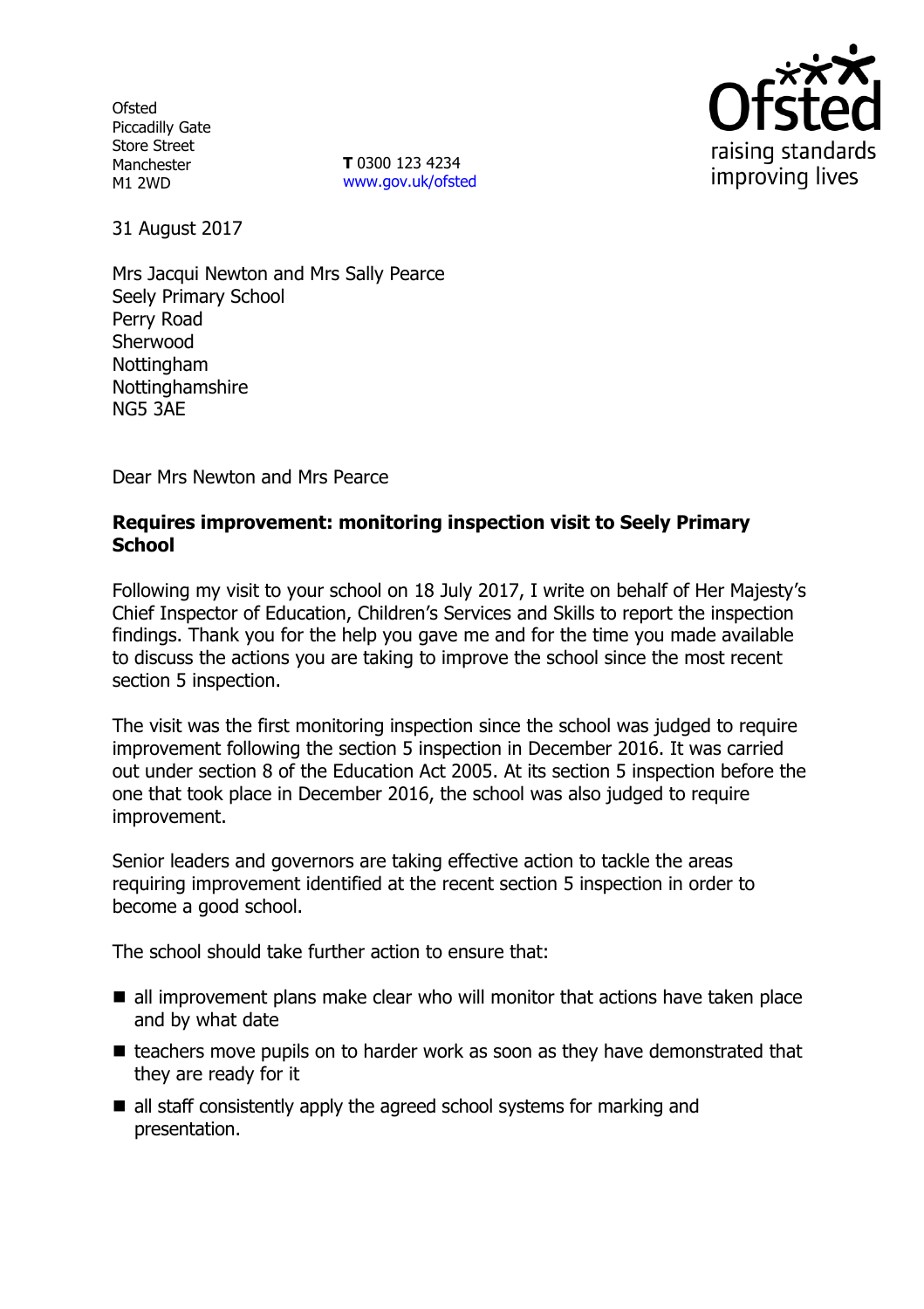

# **Evidence**

During the inspection, meetings were held with the joint headteachers, other senior and middle leaders, members of the governing body and a representative of the local authority to discuss the actions taken since the last inspection. I evaluated the action and improvement plans and undertook a scrutiny of pupils' work. I examined the recent external review of the school's use of the pupil premium. I also toured the school with you to see lessons taking place in different classes, met pupils and members of staff, and examined the school's records of safeguarding checks.

### **Context**

Since the last inspection, there have been no significant changes.

### **Main findings**

As joint headteachers, you have demonstrated the necessary sense of urgency to attend to the areas of improvement identified at the last inspection. For example, following this inspection, you immediately commissioned a review of your spending of the pupil premium. This found that the individual programmes of support that disadvantaged pupils were receiving were not being evaluated for their effectiveness, and that some interventions were not proving good value for money. You quickly addressed these weaknesses. Plans are now in place which identify clearly how pupil premium funding will help disadvantaged pupils make better progress. These plans include details of how the impact of each programme of support will be evaluated.

You have increased the frequency of meetings to check pupils' progress. Teachers and teaching assistants attend these. The result is that all staff have a better understanding of how well pupils are learning. They also understand more fully the importance of all staff working together to secure progress that is at least good. They have received useful quality professional development to improve their skills, and have visited schools across Nottingham to learn from best practice.

The school's deputy headteachers are playing a considerably more effective role in helping their colleagues to accelerate the rate of progress pupils are making. One has now become a moderator of pupils' work for the local authority. This has helped assure the accuracy of staff's assessments at Seely.

The previous inspection asked you to improve the progress and outcomes of different groups of pupils. The information gained from more frequent and accurate checks on progress is helping you tackle this issue successfully. For example, the most able pupils now are tracked closely to ensure that they are making good progress from their higher starting points. However, pupils told me that they sometimes have to complete work that is too easy for them before tackling suitably challenging tasks.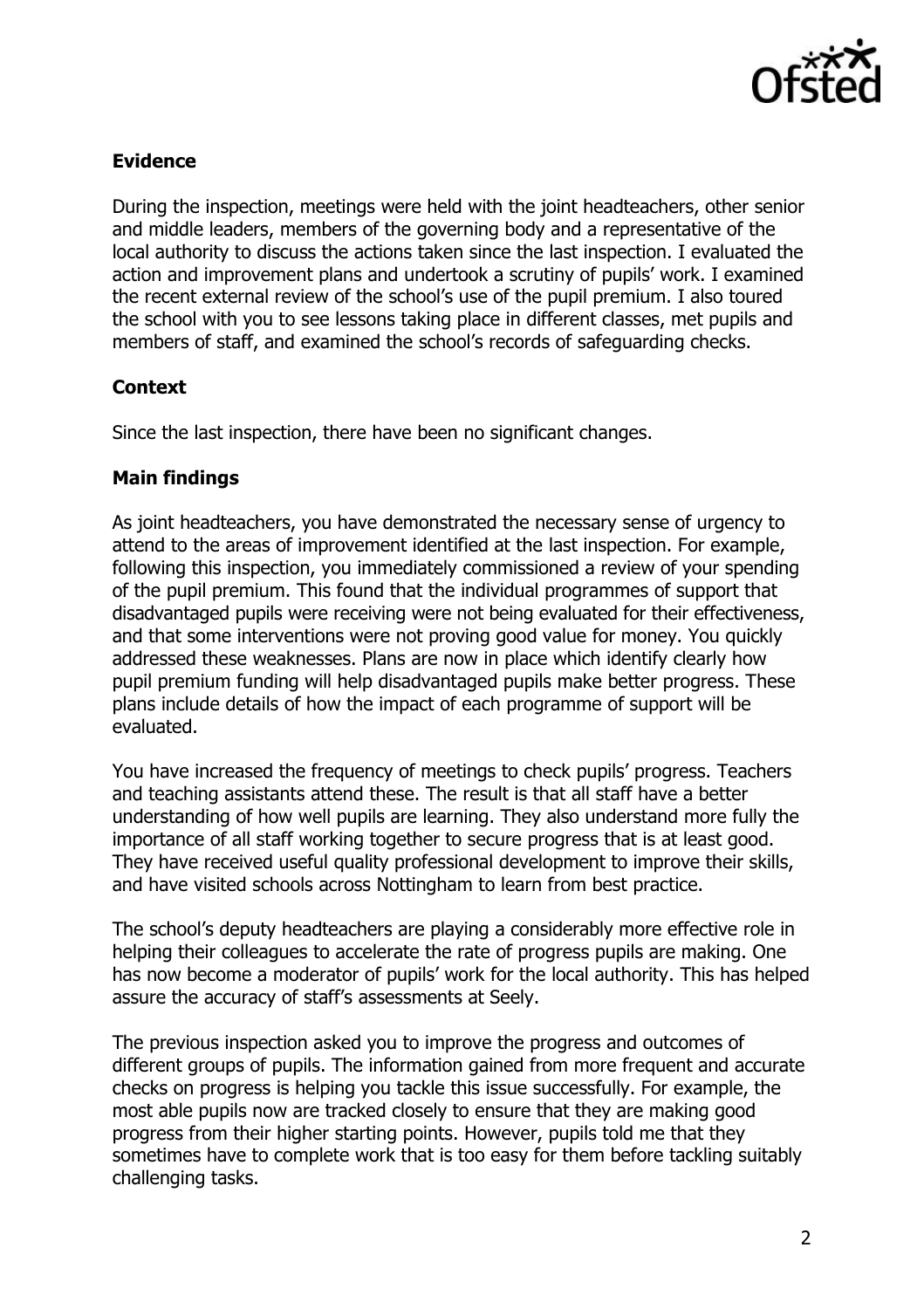

The impact of support provided for disadvantaged pupils is now scrutinised much more closely. Staff evaluate the value of any additional support by checking the difference each intervention has made. As senior leaders, you quickly adjust or discontinue any support that is proving ineffective. You are passing on information about the effectiveness of different initiatives to the governing body. As a result, governors are much better informed on the value for money of pupil premium spending. This means that they are able to hold you and your staff to account when pupils are not making enough gains. My scrutiny of work indicated that disadvantaged pupils are being increasingly well supported.

The quality of teaching and learning is rising. You are providing appropriate support for teachers who are not yet consistently effective. I observed teaching in almost all year groups in the school. Pupils were settled, working well and listening to the questions or instructions that staff were giving them. It was a positive picture.

Pupils say that, most of the time, staff give them useful advice on how to improve their work. Their workbooks show that, in the majority of instances, pupils' work is increasingly well presented and staff follow the school's marking policy. However, in a few instances, staff do not challenge poor presentation or check that pupils have taken note of the feedback they have received.

The school's action plans are stronger than at the time of the last inspection. They place sufficient emphasis on the progress of key groups. They now contain detail of the precise actions you are planning to drive up the quality of teaching. The dates for the actions in your plans are specific and clear. You have also included, in most cases, sharp criteria for success. However, these plans are not fully effective because they do not consistently spell out who will monitor that these actions have occurred, or when they will do this. As a result, it is not always easy for the governing body to know when to check that things have been done, or who to hold responsible.

School information shows that, as a result of better teaching, the great majority of pupils across the school are now making at least the progress they should. The progress of disadvantaged pupils is also beginning to rise because of the better quality of the support they are receiving. As a result, pupils' overall attainment has risen considerably this year in all key stages. The indications are that this increase is greater than that seen nationally. Provisional data for 2017 indicates that, in the early years, the proportion of children achieving a good level of development is now above the current national average. In key stage 1, the proportion of pupils meeting the expected standard in the phonics screening check has increased. It is now approaching the current national average. The proportion of pupils at the end of Year 2 attaining the expected standard is up by a third in mathematics and has nearly doubled in writing. In reading, it is now exceeding the national average. The proportions attaining a greater depth of understanding in all subjects have also risen.